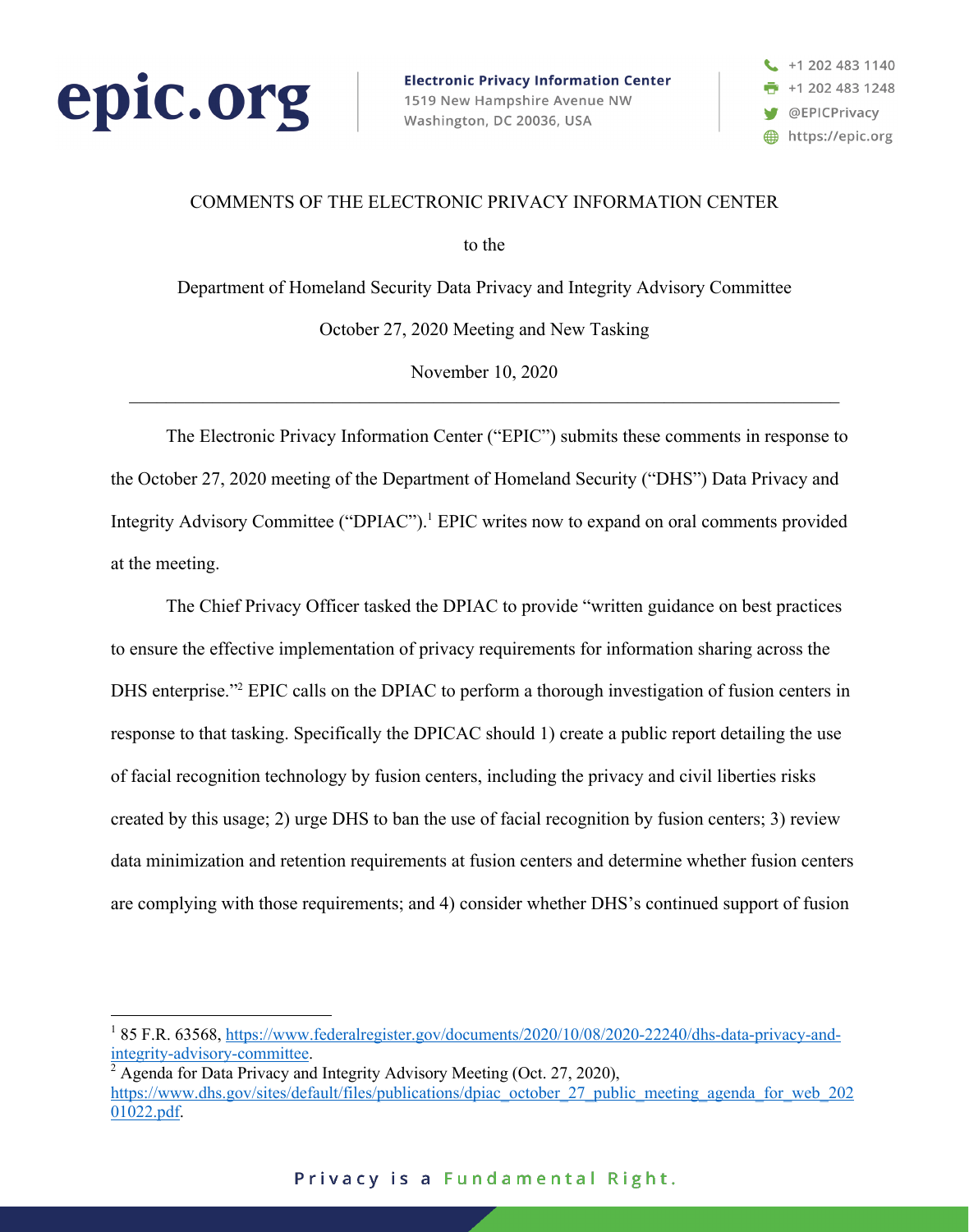centers is justified in light of the minimal amount of actionable intelligence they produce and the magnitude of privacy and civil liberties harms they create.

EPIC is a public interest research center in Washington, D.C. EPIC was established in 1994 to focus public attention on emerging privacy and related human rights issues, and to protect privacy, the First Amendment, and constitutional values. EPIC has a particular interest in preserving the Privacy Act safeguards enacted by Congress.3 EPIC also has a sustained interest in DHS's biometrics policies and practices.<sup>4</sup> EPIC previously urged DPIAC to advise CBP to halt the implementation of its facial recognition program.<sup>5</sup>

## **I. Background**

DHS's Information Sharing Environment is composed of four elements: the National

Network of Fusion Centers, the Nationwide Suspicious Activity Reporting Initiative, the National

Terrorism Advisory System, and the "If You See Something, Say Something" campaign.<sup>6</sup> Of these

https://epic.org/apa/comments/EPIC-Comments-DHS-TSD-SORN-Exemptions-2016.pdf. <sup>4</sup> See e.g., Comments of EPIC to the Transportation Security Administration, Intent to Request Revision of Agency Information Collection Activity Under OMB Review: TSA PreCheck, Docket ID: TSA-2013-0001 (June 22, 2020), https://epic.org/apa/comments/EPIC-TSA-PreCheck-FRT-Comment-June2020.pdf; Comments of EPIC to the Department of Homeland Security, Agency Information Collection Activities: Biometric Identity, Docket No. 1651-0138 (Jul. 24, 2018), https://epic.org/apa/comments/EPIC-CBP-Vehicular-Biometric-Entry-Exit-Program.pdf; EPIC v. CBP (Biometric Entry/Exit Program), https://epic.org/foia/dhs/cbp/biometric-entry-exit/default.html (EPIC obtained a report which evaluated iris imaging and facial recognition scans for border control); EPIC Statement to U.S. House Committee on Homeland Security, "Border Security, Commerce and Travel: Commissioner McAleenan's Vision for the Future of CBP" (Apr. 24, 2018), https://epic.org/testimony/congress/EPIC-HHSC-CBP-Apr2018.pdf. <sup>5</sup> Comments of EPIC to the Data Privacy and Integrity Advisory Committee, December 10, 2018 Meeting, Docket No. DHS–2018–0066 (Dec. 10, 2018), https://epic.org/apa/comments/EPIC-Comments-DHS-DPIAC-

<sup>&</sup>lt;sup>3</sup> See, e.g., Comments of EPIC to the Department of Homeland Security, Correspondence Records Modified System of Records Notice, Docket No. DHS-2011-0094 (Dec. 23, 2011),

http://epic.org/privacy/1974act/EPIC-SORN-Comments-FINAL.pdf; Comments of EPIC to the Department of Homeland Security, 001 National Infrastructure Coordinating Center Records System of Records Notice and Notice of Proposed Rulemaking, Docket Nos. DHS-2010-0086, DHS-2010-0085 (Dec. 15, 2010), http://epic.org/privacy/fusion/EPIC\_re\_DHS-2010-0086\_0085.pdf; Comments of EPIC to the Department of Homeland Security, Terrorist Screening Database System of Records Notice and Notice of Proposed Rulemaking, Docket Nos. DHS-2016-0002, DHS-2016-0001 (Feb. 22, 2016),

Face-Rec-Report-Dec-2018.pdf. 6 Dep't. of Homeland Sec., *Information Sharing* (Aug. 14, 2018), https://www.dhs.gov/information-sharing.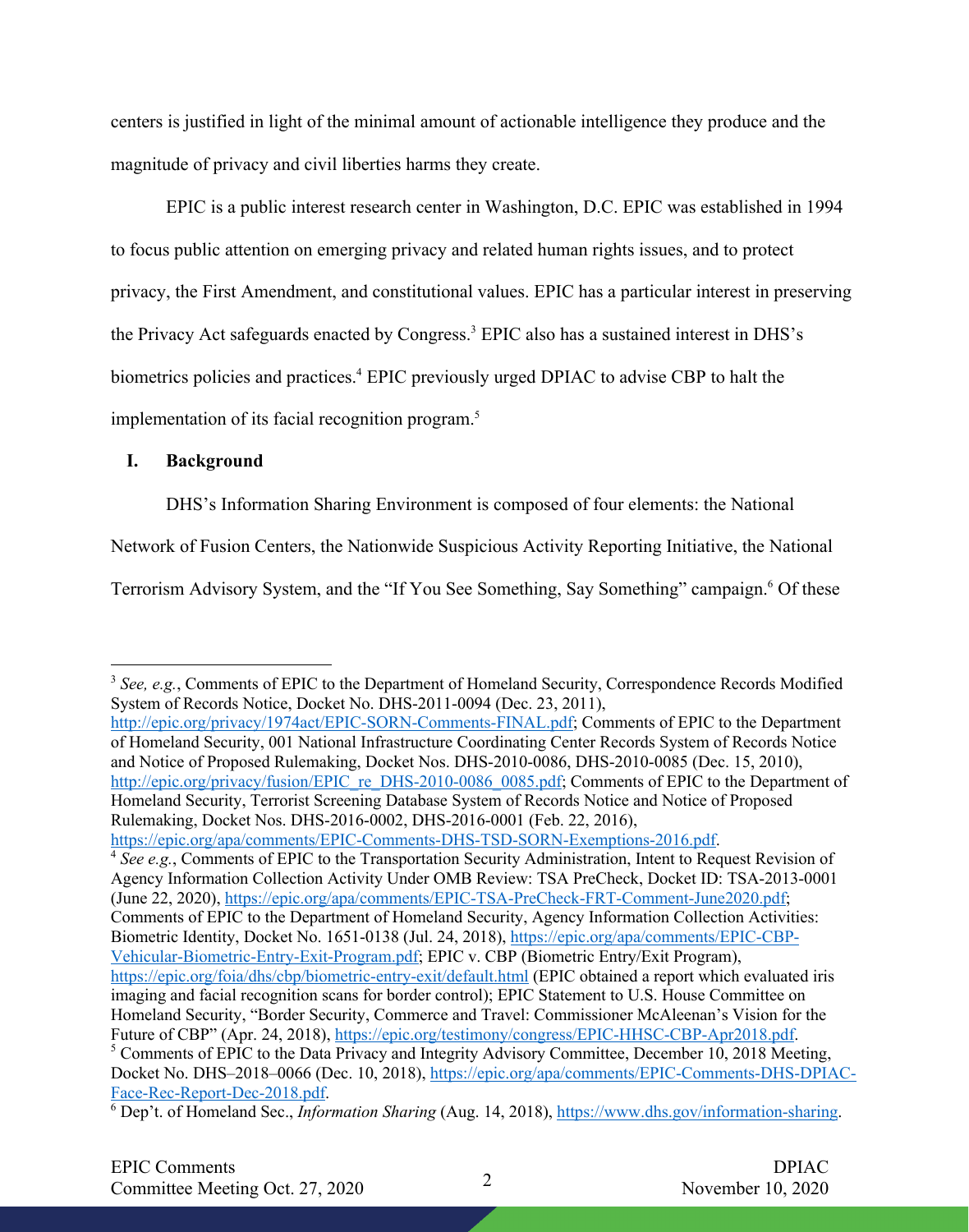elements, fusion centers, in particular, merit focus given their history of privacy and civil liberties issues and their role in collecting and distributing information of questionable value.

Fusion centers are billed as the "collaborative effort of two or more agencies that provide resources, expertise, and information to the center with the goal of maximizing their ability to detect, prevent, investigate, and respond to criminal and terrorist activity." <sup>7</sup> Centers are intended to "fuse" a broad range of data from local law enforcement, local public services, the federal government, and the private sector to create "meaningful, and actionable intelligence and information.<sup>8</sup> In practice this amounts to facilitating access to databases and information that local, state, or federal law enforcement could not otherwise use. Despite the billing, fusion centers have never performed much "true fusion": "analysis of disparate data sources, identification of intelligence gaps, and pro-active collection of intelligence against those gaps which could contribute to prevention is occurring."9

Fusion centers nationwide are now in compliance with DHS's model, despite substantial privacy and civil liberties violations. From 2007-2015 DHS was engaged in developing fusion centers from loose information sharing groups to dedicated, fully resourced and staffed centers.<sup>10</sup> In 2015 DHS declared that the National Fusion Center Network had "matured".<sup>11</sup> Fusion centers now employ roughly 3,000 people nationwide, mostly local/state law enforcement and DHS agents.<sup>12</sup>

<sup>7</sup> Bureau of Justice Assistance, Fusion Center Guidelines: Developing and Sharing Information and Intelligence in a New Era, Department of Justice (Aug. 2006), https://epic.org/privacy/fusion/report.pdf. <sup>8</sup> Todd Masse, Siobhan O'Neil, John Rollins, Cong. Rsch. Serv., RL34070, Fusion Centers: Issues and Options for Congress at 6 (Jul. 6, 2007), https://epic.org/privacy/fusion/crs\_fusionrpt.pdf (quoting Dept. of Just., Fusion Center Guidelines: Developing and Sharing Information and Intelligence in a New Era, (Aug. 2006)).

<sup>9</sup> *Id.* at i.

<sup>&</sup>lt;sup>10</sup> Dept. of Homeland Sec., 2015 National Network of Fusion Centers Final Report i-ii (April 2016), https://www.dhs.gov/sites/default/files/publications/2015%20Final%20Report%20Section%20508%20Compl iant.pdf.

 $\overline{11}$  *Id.* at 17.

<sup>12</sup> Dept. of Homeland Sec., *2018 National Network of Fusion Centers Final Report* (2018), https://www.dhs.gov/sites/default/files/publications/2018\_national\_network\_of\_fusion\_centers\_final\_report.p df.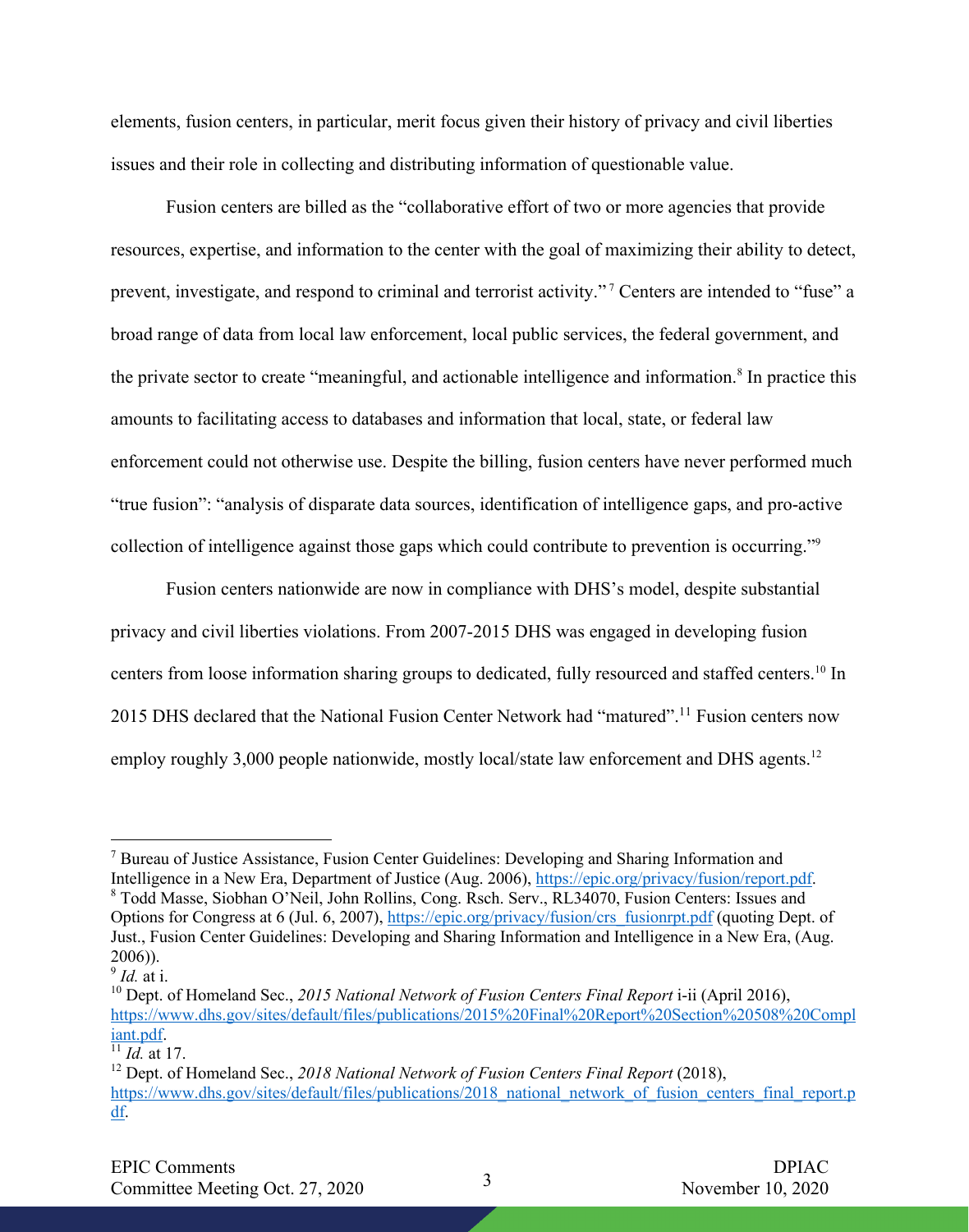Every fusion center has access to at least one classified federal database, despite only 67% of employees who need federal clearances having one.<sup>13</sup>

Fusion centers consistently experiment with advanced intelligence gathering and identification systems. At least 10 fusion centers have facial recognition capacities.<sup>14</sup> According to the latest ICE Privacy Impact Assessment, any fusion center that partners with ICE may use facial recognition to search ICE's substantial databases, as well as the fusion center's own databases.15 Fusion center's own databases contain photo entries from fusion center partners, including local law enforcement and private sector partners.16 ICE itself solicits profiles for facial recognition from local law enforcement, federal agencies, and commercial vendors.<sup>17</sup> Fusion centers have recently run facial recognition programs without any privacy policy, despite DHS requirements.<sup>18</sup> Little is known about the use of facial recognition by fusion centers. DPIAC should thoroughly review the past and present use of facial recognition systems by fusion centers and analyze the privacy and civil liberties risks created by this usage. The resulting report should be made available to the public.

# **II. Fusion centers have a documented history of privacy and civil liberties violations.**

Early this year a report based on "court records, federal legislation, policy documents, interviews, news reports" and FOIA documents detailed the substantial surveillance of protected

<sup>13</sup> *Id*.

<sup>14</sup> Ryan Mac, Caroline Haskins, and Logan McDonald, *Clearview's Facial Recognition App Has Been Used By The Justice Department, ICE, Macy's, Walmart, And The NBA*, Buzzfeed News (Feb. 27, 2020), https://www.buzzfeednews.com/article/ryanmac/clearview-ai-fbi-ice-global-law-enforcement.<br><sup>15</sup> Dept. of Homeland Sec., DHS/ICE/PIA-054 ICE Use of Facial Recognition Services at 13 (May 13, 2020),

https://www.dhs.gov/sites/default/files/publications/privacy-pia-ice-frs-054-may2020.pdf. 16 *Id*. 17 Aaron Boyd, *ICE Outlines How Investigators Rely on Third-Party Facial Recognition Services*, Nextgov

<sup>(</sup>Jun. 2, 2020), https://www.nextgov.com/emerging-tech/2020/06/ice-outlines-how-investigators-rely-thirdparty-facial-recognition-services/165846/.

<sup>18</sup> Tom Schuba*, CPD using controversial facial recognition program that scans billions of photos from Facebook*, other sites, Chi. Sun Times (Jan. 29, 2020),

https://chicago.suntimes.com/crime/2020/1/29/21080729/clearview-ai-facial-recognition-chicago-police-cpd.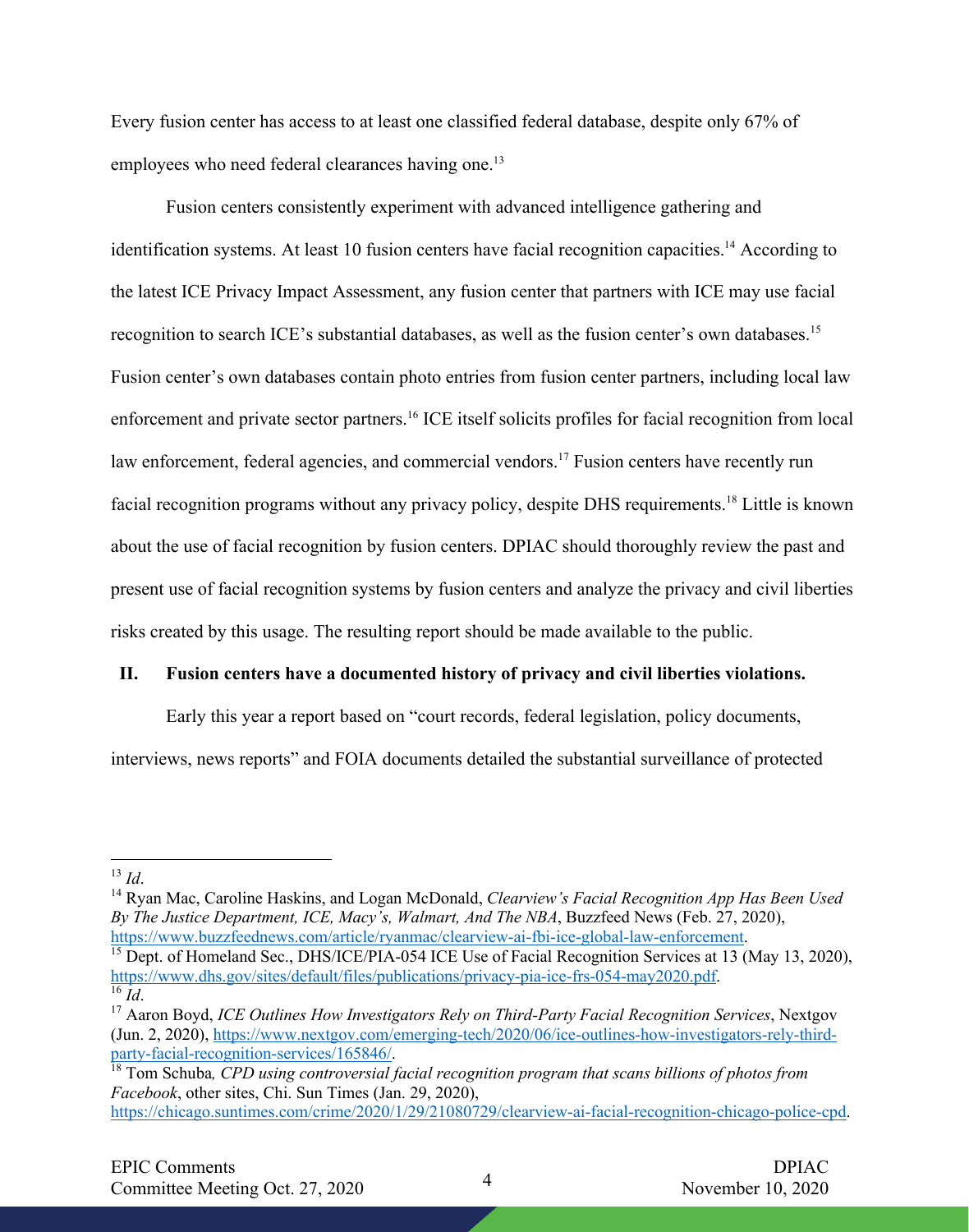First Amendment activities by fusion centers.<sup>19</sup> A Chicago area fusion center known as the Chicago Prevention and Information Center ("CPIC") monitored anti-ICE protests in 2018, reports on those protests were sent to DHS.<sup>20</sup> CPIC receives reports from Chicago Police Departments on "any significant or newsworthy event" in the city with a particular emphasis on "strikes, labormanagement incidents, or union controversies".<sup>21</sup> The same fusion center in Chicago had no privacy policy in place for using facial recognition technology yet continued to use Clearview AI.22 Similar surveillance was discovered at a Memphis fusion center that monitored protests in 2017, targeting activists and journalists.23

# *a. Fusion centers have failed to implement meaningful oversight.*

At CPIC, alerts which identified individuals primarily based on ethnicity were flagged as "unreliable" but still passed on to DHS.<sup>24</sup> These alerts were eventually cancelled, but only after analysts had used them as justification to collect information on individuals. A review of years of internal privacy audits at CPIC found "small changes to internal regulations, but a near-blanket rubber stamp of CPIC's activities".<sup>25</sup> Both Congressional and NGO reports on fusion centers have found them to be poorly regulated, prone to Constitutional violations, and providing little if any actionable intelligence.<sup>26</sup>

<sup>19</sup> Open the Government, *The Cost of Fear: Long-Cited Abuses Persist at U.S. Government-Funded Post-9/11 Fusion Centers* (Mar. 26, 2020), https://www.openthegovernment.org/dhs-fusion-centers-full-report/.<br><sup>20</sup> *Id.* 

<sup>21</sup> *Id*.

<sup>&</sup>lt;sup>22</sup> *Id.* citing Chicago Sun-Times.

<sup>23</sup> *Id*.

 $\frac{^{24}}{^{25}}$  *Id.* 

<sup>&</sup>lt;sup>26</sup> *See* S. Permanent Subcommittee on Investigations, 112<sup>th</sup> Cong. Federal Support for and Involvement in State and Local Fusion Centers: Majority and Minority Staff Rep. (Oct. 3, 2012), https://www.hsgac.senate.gov/imo/media/doc/10-3-2012 PSI STAFF REPORT re FUSION CENTERS.2.pdf., *and* Open the Government, *The Cost of Fear: Long-Cited Abuses Persist at U.S. Government-Funded Post-9/11 Fusion Centers* (Mar. 26, 2020), https://www.openthegovernment.org/dhs-fusion-centers-full-report/.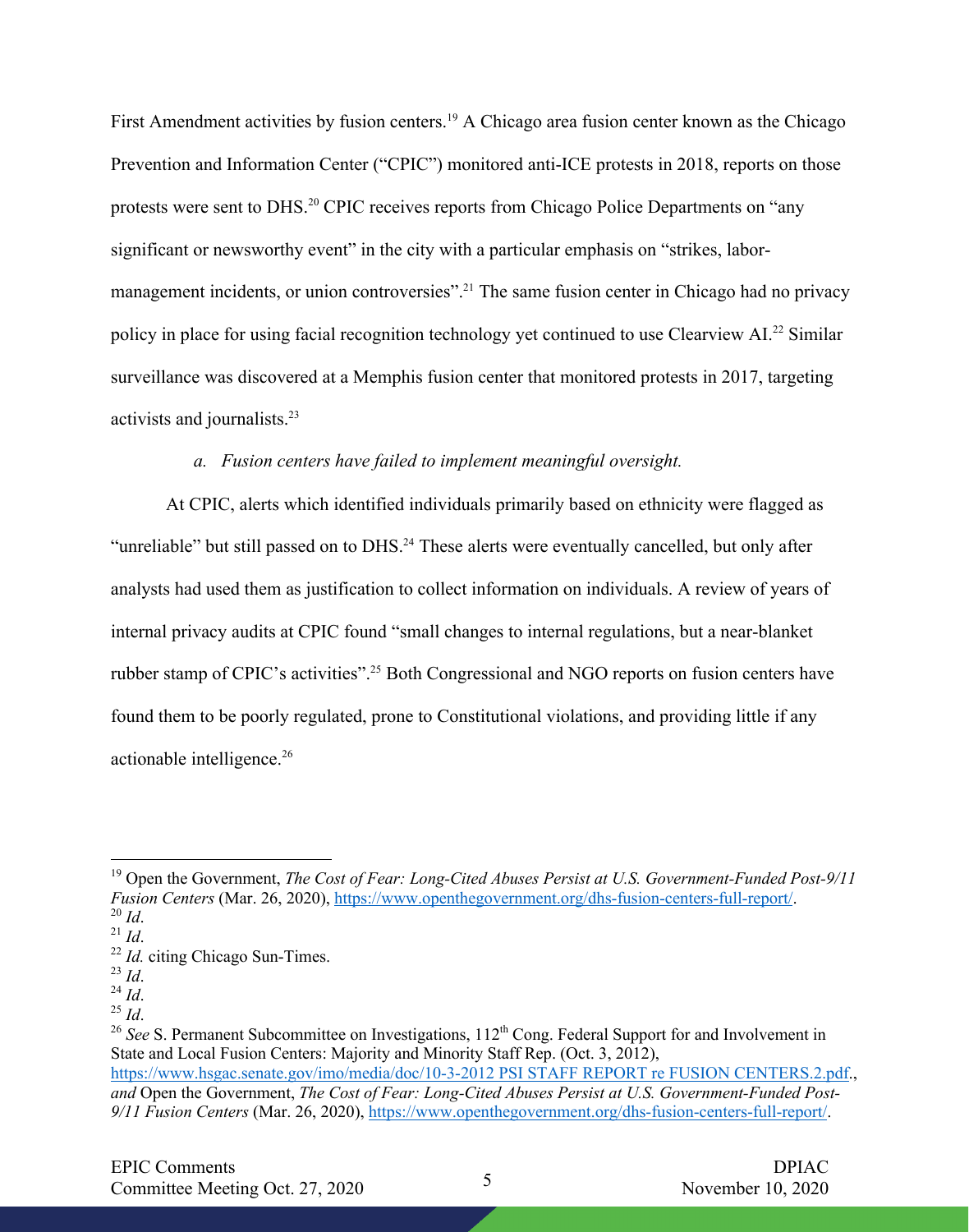A 2012 report from the bipartisan Committee on Homeland Security and Governmental Affairs Senate Investigations Subcommittee found that DHS's involvement with fusion centers has "not produced useful intelligence to support Federal counterterrorism efforts."27 The report found that fusion centers were not serving their asserted role: providing DHS with timely counter-terrorism information. Instead, fusion centers staff were focused on local law enforcement, entirely unsupervised in their use of federal funds, minimally trained, and almost never held responsible for providing incorrect or irrelevant information.28

In 2012 there was little to no oversight of employees drafting Homeland Intelligence Reports ("HIRs"), the primary intelligence product of fusion centers. During the period the Subcommittee reviewed, 118 of 574 draft reports were cancelled as either irrelevant, lacking useful information, or in breach of privacy/civil liberties protections.<sup>29</sup> The Committee found that intelligence was "of uneven quality – oftentimes shoddy, rarely timely, sometimes endangering citizens' civil liberties and Privacy Act protections, occasionally taken from already-published public sources, and more often than not unrelated to terrorism."30 Only 94 of the 368 approved HIRs could be associated with terrorism, and the majority of those were either outdated, duplicative, or based on publicly available information.<sup>31</sup>

The Subcommittee sharply criticized DHS's fusion center program for failing to sanction reporting officials who repeatedly produce inappropriate HIRs.<sup>32</sup> The failure to supervise compounded a years-long failure to provide adequate training on privacy and civil liberties protection to DHS employees. Until 2012 DHS required only five days of training for employees

- <sup>28</sup> *Id*.
- <sup>29</sup> *Id.* at 31-2.
- <sup>30</sup> *Id.* at 27.
- <sup>31</sup> *Id.* at 39-45.
- <sup>32</sup> *Id.* at 45-47.

<sup>&</sup>lt;sup>27</sup> S. Permanent Subcommittee Report at 1.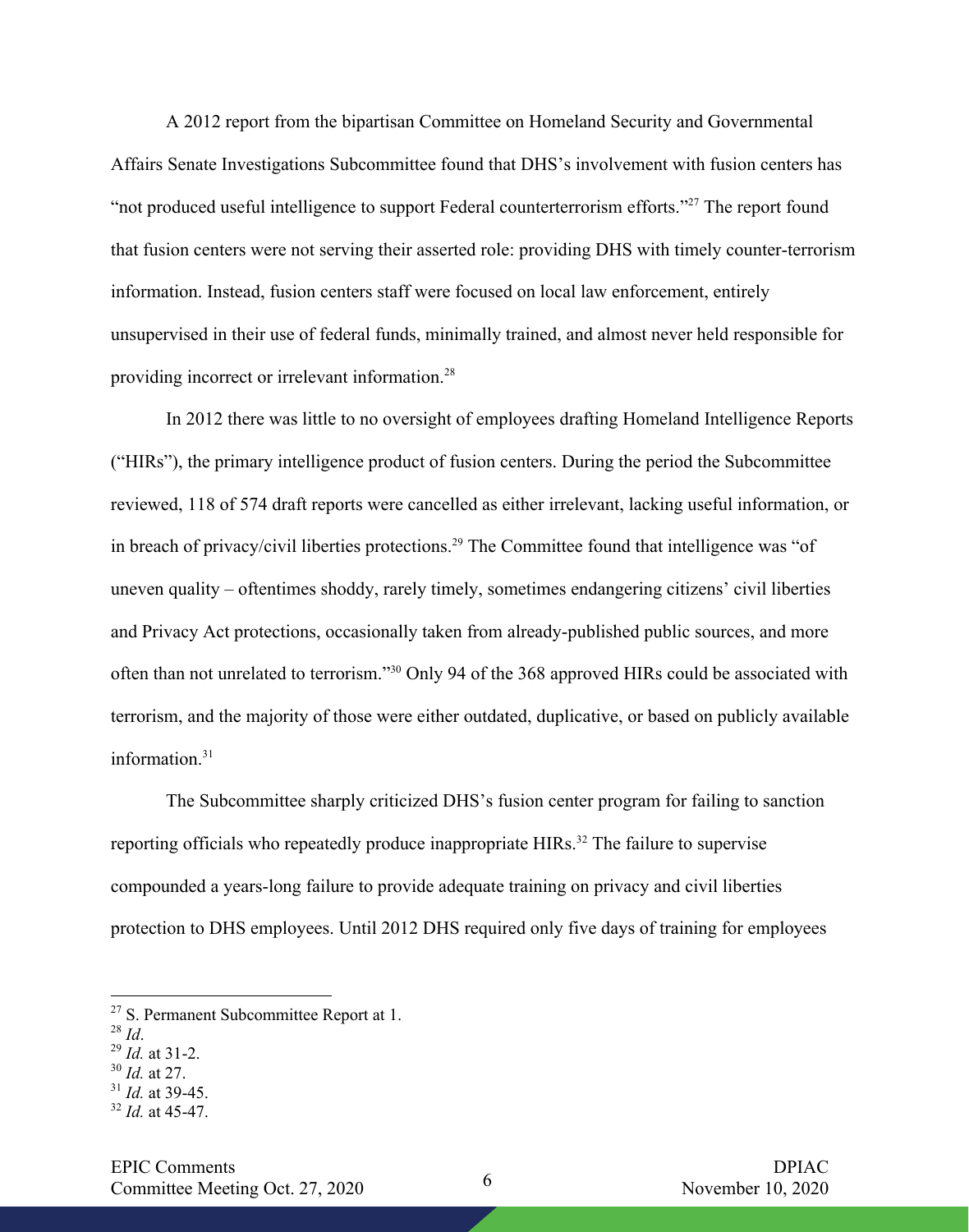assigned to fusion centers, and of that, only four hours were dedicated to privacy and civil liberties.<sup>33</sup> DHS did not rely only on federal employees to manage data from fusion centers. Instead, DHS often hired contract employees from private companies to draft and review intelligence reports, resulting in high volumes of low-quality reporting and undertrained contract staff.<sup>34</sup> When HIRs were found to violate privacy or civil liberties standards those reports were retained years after being "cancelled".35 DHS retained information on U.S. persons well in excess of the time allowed under either the Privacy Act or even the department's internal oversight procedures.

The Committee concluded that up to \$1.4 billion in federal funding had produced little useful counter-terrorism intelligence and had not stopped a single attack.36 Most fusion centers did not prioritize counter-terrorism, and some performed no counter-terrorism functions at all. The Committee called for Congress to clarify the purpose of federal funding to support fusion centers and on DHS to tailor funding for federal needs.<sup>37</sup> Within the agency, the Committee recommended improved training, oversight from DNI, more disclosure to Congress, and adherence to privacy and civil liberties requirements. Eight years later, little, if anything, has changed. <sup>38</sup> In light of their lack of value and the risk they pose to privacy and civil liberties, DHS's fusion center program should be shut down.

### *b. Fusion centers monitored Black Lives Matter protests this summer.*

Fusion centers engaged in excessive monitoring of protests in the wake of George Floyd's death. The Northern California Regional Information Center ("NCRIC") was nearly exclusively

<sup>&</sup>lt;sup>33</sup> *Id.* at 47-49. For comparison, U.S. Army intelligence training lasts up to 6 months.

<sup>34</sup> *Id* at 52-4.

<sup>35</sup> *Id* at 57.

<sup>36</sup> *Id* at 83.

<sup>37</sup> *Id* at 106.

<sup>38</sup> *See* Open the Government, *The Cost of Fear: Long-Cited Abuses Persist at U.S. Government-Funded Post-9/11 Fusion Centers*.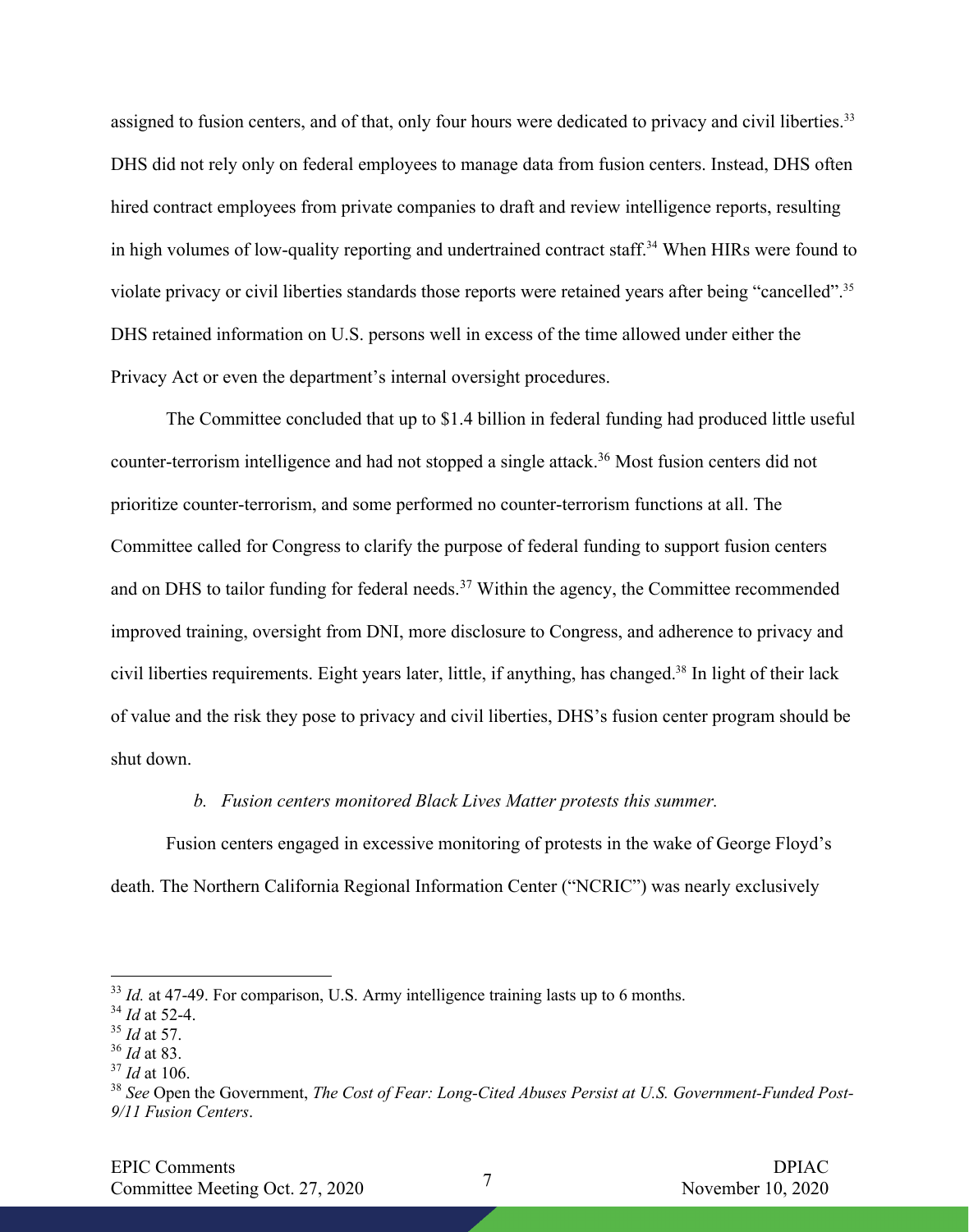focused on monitoring protests between at least May 25 and June 6, 2020.<sup>39</sup> NCRIC staff monitored social media to compile lists of protests and received numerous Suspicious Activity Reports ("SARs") on protesters.40 One SAR categorized a planned speech on "The Black American Experience" at San Jose State University as "Radicalization/Extremism".<sup>41</sup> NCRIC received numerous requests from local law enforcement for real-time social media monitoring of protests in addition to SARs on protected First Amendment activities.<sup>42</sup>

At the same time across the country, the Maine Information and Analysis Center ("MIAC") was also engaged in protest monitoring. <sup>43</sup> According to the ACLU of Maine, MIAC is "engaged in general law enforcement activities, surveillance of protest activities, collecting and storing information about critics of government policies."44 Recent reports on MIAC echo the allegations in a federal whistleblower lawsuit filed earlier this year.<sup>45</sup> According to a Maine state trooper alleging retaliation for calling out illegal practices, MIAC "regularly broke privacy laws, overstepped its legal authority and often investigated people associated with lawful protests, sometimes using flimsy legal pretexts—for example, that protesters might litter during a demonstration—to justify prying into private lives."46

The recent surge in surveillance of protesters highlights the importance of fusion centers adhering to data retention limits and expediently deleting individual's data. A summer of unrest

<sup>&</sup>lt;sup>39</sup> Micah Lee, *How Northern California's Police Intelligence Center Tracked Protests*, The Intercept (Aug. 17, 2020), https://theintercept.com/2020/08/17/blueleaks-california-ncric-black-lives-matter-protesters/. <sup>40</sup> *Id*.

<sup>41</sup> *Id*.

<sup>42</sup> *Id*.

<sup>43</sup> *'Blue leaks' include information about police surveillance of Black Lives Matter protests*, WGME News (Jun. 19, 2020), https://wgme.com/news/local/blue-leaks-include-information-about-police-surveillance-ofblack-lives-matter-protests. 44 *Id*.

<sup>45</sup> Matt Bryne, *Maine trooper says he was retaliated against for reporting illegal police surveillance of citizens*, Portland Press Herald (May 14, 2020), https://www.pressherald.com/2020/05/14/maine-trooper-sayshe-was-retaliated-against-for-reporting-illegal-police-surveillance-of-citizens/?rel=related#goog\_rewarded. 46 *Id*.